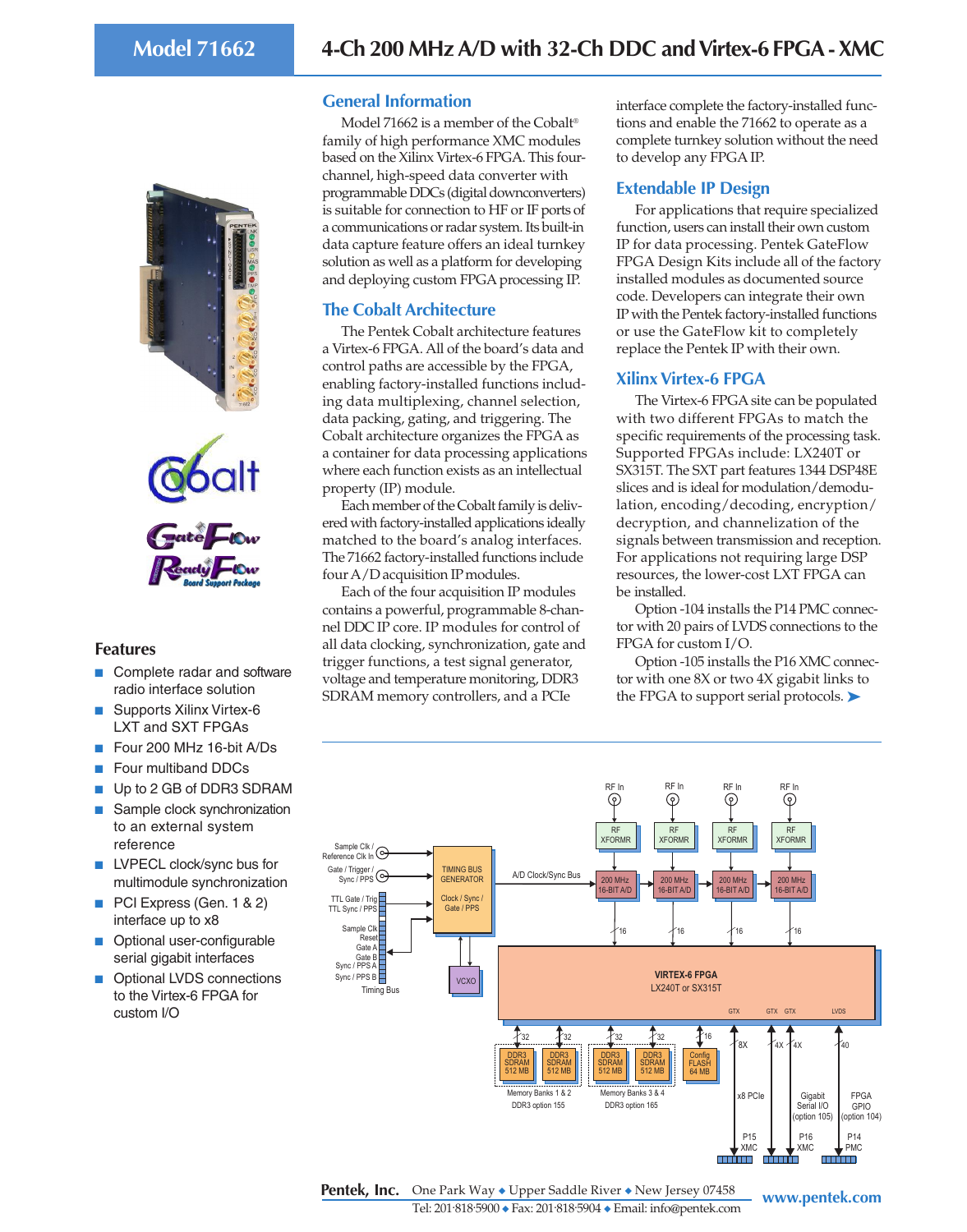# **Model 71662 4-Ch 200 MHz A/D with 32-Ch DDC and Virtex-6 FPGA - XMC**

#### **A/D Acquisition IP Modules**

The 71662 features four A/D Acquisition IP Modules for easily capturing and moving data. Each IP module can receive data from any of the four A/Ds or a test signal generator

Each IP module has an associated memory bank for buffering data in FIFO mode or for storing data in transient capture mode. All memory banks are supported with DMA engines for easily moving A/D data through the PCIe interface. These powerful linked-list DMA engines are capable of a unique Acquisition Gate Driven mode. In this mode, the length of a transfer performed by a link definition need not be known prior to data acquisition; rather, it is governed by the length of the acquisition gate. This is extremely useful in applications where an external gate drives acquisition and the exact length of that gate is not known or is likely to vary.

For each transfer, the DMA engine can automatically construct metadata packets containing A/D channel ID, a sample-accurate time stamp and data length information. These actions simplify the host processor's job of identifying and executing on the data.

### **DDC IP Cores**

Within each A/D Acquisition IP Module is a powerful 8-channel DDC bank. Because of the flexible input routing of the A/D Acquisition IP Modules, many different configurations can be achieved including one A/D driving all 32 DDC channels or each of the four A/Ds driving its own DDC bank.

Each of the 32 channels has an independent 32-bit tuning frequency setting that ranges from DC to  $f_s$ , where  $f_s$  is the A/D sampling frequency. All of the 8 channels within a bank share a common decimation setting that can range from 16 to 8192. The decimation range is programmable in steps of 8 from 16 to 1024 and steps of 64

from 1024 to 8192. The decimating filter for each DDC bank accepts a unique set of user-supplied 18-bit coefficients. The 80% default filters deliver an output bandwidth of  $0.8*f_s/N$ , where N is the decimation setting. The rejection of adjacent-band components within the 80% output bandwidth is better than 100 dB.

For example, with a sampling rate of 200 MHz, the available output bandwidths range from 19.53 kHz to 10.0 MHz. Each 8-channel bank can have its own unique decimation setting supporting a different bandwidth associated with each of the four acquisition modules.

Each DDC delivers a complex output stream consisting of  $24$ -bit I +  $24$ -bit Q samples at a rate of  $f_s/N$ . Any number of channels can be enabled within each bank, selectable from 0 to 8. Each bank includes an output sample interleaver that delivers a channel-multiplexed stream for all enabled channels within a bank.

#### ➤ **A/D Converter Stage**

The front end accepts four analog HF or IF inputs on front panel SSMC connectors with transformer coupling into four Texas Instruments ADS5485 200 MHz, 16-bit A/D converters.

The digital outputs are delivered into the Virtex-6 FPGA for signal processing, data capture and for routing to other module resources.

#### **Clocking and Synchronization**

An internal timing bus provides all timing and synchronization required by the A/D converters. It includes a clock, two sync and two gate or trigger signals. An on-board clock generator receives an external sample clock from the front panel SSMC connector. This clock can be used directly by the A/D or divided by a builtin clock synthesizer circuit. In an alternate mode, the sample clock can be sourced from an on-board programmable voltagecontrolled crystal oscillator. In this mode, the front panel SSMC connector can be used to provide a reference clock, typically 10 MHz, for synchronizing the internal oscillator.

A front panel 26-pin LVPECL Clock/Sync connector allows multiple modules to be synchronized. In the slave mode, it accepts LVPECL inputs that drive the clock, sync and gate signals. In the master mode, the LVPECL bus can drive the timing signals for synchronizing multiple modules.

Multiple 71662's can be driven from the LVPECL bus master, supporting synchronous sampling and sync functions across all connected modules.

#### **Memory Resources**

The 71662 architecture supports up to four independent memory banks which can be configured with DDR3 SDRAM. ▶



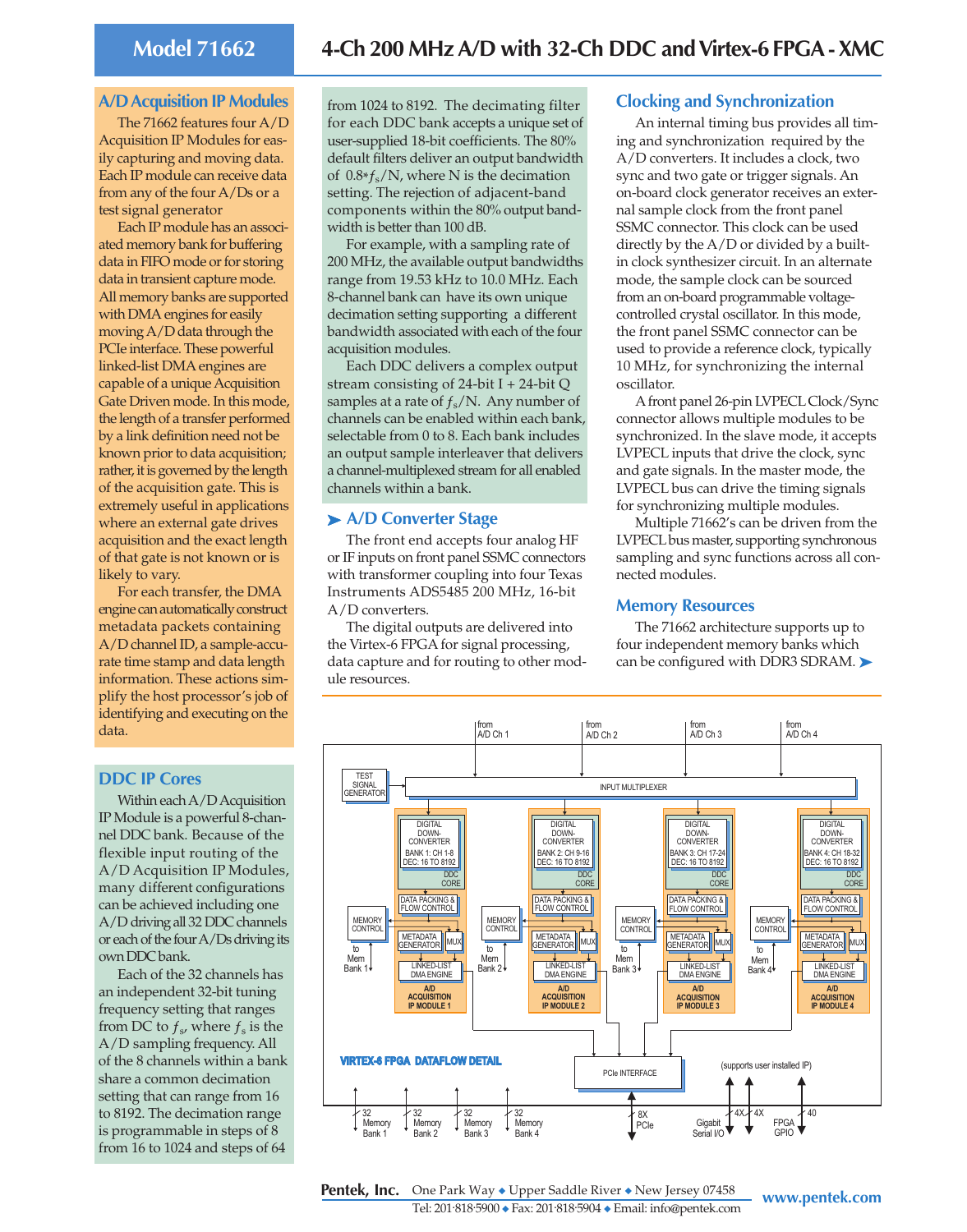### **Model 8266**

The Model 8266 is a fullyintegrated PC development system for Pentek Cobalt, Onyx and Flexor PCI Express boards. It was created to save engineers and system integrators the time and expense associated with building and testing a development system that ensures optimum performance of Pentek boards.



## **Ordering Information**

| <b>Model</b>    | <b>Description</b>                                                     |
|-----------------|------------------------------------------------------------------------|
| 71662           | 4-Ch 200 MHz A/D with<br>32-Ch DDC and Virtex-6<br>FPGA-XMC            |
| <b>Options:</b> |                                                                        |
| -062            | XC6VLX240T                                                             |
| $-064$          | XC6VSX315T                                                             |
| -104            | LVDS FPGA I/O through<br>P14 connector                                 |
| $-105$          | Gigabit serial FPGA I/O<br>through P16 connector                       |
| $-155$          | Two 512 MB DDR3<br><b>SDRAM Memory Banks</b><br>(Banks 1 and 2)        |
| $-165$          | <b>Two 512 MB DDB3</b><br><b>SDRAM Memory Banks</b><br>(Banks 3 and 4) |
| $-702$          | Air cooled, Level L2                                                   |
| $-713$          | Conduction cooled,<br>Level L3                                         |

*Contact Pentek for availability of ruged and conduction-cooled versions*

## **Model Description**

8266 PC Development System See 8266 Datasheet for **Options** 

➤ Each DDR3 SDRAM bank can be up to 512 MB deep and is an integral part of the module's DMA capabilities, providing FIFO memory and capture space for creating DMA packets. Built-in memory functions include multichannel A/D data capture, tagging and streaming.

 In addition to the factory-installed functions, custom user-installed IP within the FPGA can take advantage of the memories for many other purposes.

## **XMC Interface**

The Model 71662 complies with the VITA 42.0 XMC specification. Two connectors each provide dual 4X links or a single 8X link with up to a 6 GHz bit clock. With dual XMC connectors, the 71662 supports x8 PCIe on the first XMC connector leaving the second connector free to support user-installed transfer protocols specific to the target application.

## **PCI Express Interface**

The Model 71662 includes an industrystandard interface fully compliant with PCI Express Gen. 1 & 2 bus specifications. Supporting PCIe links up to x8, the interface includes multiple DMA controllers for efficient transfers to and from the module.

## **Specifications**

**Front Panel Analog Signal Inputs Input Type:** Transformer-coupled, front panel female SSMC connectors **Transformer Type:** Coil Craft WBC4-6TLB **Full Scale Input:** +8 dBm into 50 ohms **3 dB Passband:** 300 kHz to 700 MHz **A/D Converters Type:** Texas Instruments ADS5485 **Sampling Rate:** 10 MHz to 200 MHz **Resolution:** 16 bits **Digital Downconverters Quantity:** Four 8-channel banks, one per acquisition module **Decimation Range:** 16 to 1024 in steps of 8 and 1024 to 8192 in steps of 64 **LO Tuning Freq. Resolution:** 32 bits, 0 to  $f_s$ **Phase Offset Resolution:** 32 bits, 0 to 360 degrees **FIR Filter:** 18-bit coefficients, 24-bit output, with user programmable coefficients **Default Filter Set:** 80% bandwidth, >100 dB stopband attenuation **Sample Clock Sources:** On-board clock

#### **Clock Synthesizer**

**Clock Source:** Selectable from on-board programmable VCXO (10 to 810 MHz), front panel external clock or LVPECL timing bus

**Synchronization:** VCXO can be locked to an external 4 to 180 MHz PLL system reference, typically 10 MHz

**Clock Dividers**: External clock or VCXO can be divided by 1, 2, 4, 8, or 16 for the A/D clock

#### **External Clock**

**Type:** Front panel female SSMC connector, sine wave, 0 to +10 dBm, AC-coupled, 50 ohms, accepts 10 to 800 MHz divider input clock, or PLL system reference

**Timing Bus:** 26-pin connector LVPECL bus includes, clock/sync/gate/PPS inputs and outputs; TTL signal for gate/trigger and sync/PPS inputs

**External Trigger Input Type:** Front panel female SSMC connector, LVTTL

**Function:** Programmable functions include: trigger, gate, sync and PPS

**Field Programmable Gate Array Standard:** Xilinx Virtex-6 XC6VLX240T **Optional:** Xilinx Virtex-6 XC6VSX315T **Custom I/O**

**Option -104:** Installs the PMC P14 connector with 20 LVDS pairs to the FPGA **Option -105:** Installs the XMC P16 connector configurable as one 8X or two 4X gigabit serial links to the FPGA

#### **Memory**

**Option 155 or 165:** Two 512 MB DDR3 SDRAM memory banks, 400 MHz DDR

**PCI-Express Interface**

**PCI Express Bus:** Gen. 1: x4 or x8; Gen. 2: x4

**Environmental**

**Standard: L0 Air-Cooled Operating Temp:** 0° to 50° C **Storage Temp:** –20° to 90° C

**Option -702: L2 Air-Cooled Operating Temp:** –20° to 65° C **Storage Temp:** –40° to 100° C **Sine Vibration:** 2g, 20-500 Hz **Random Vibration:** 0.04g 2/Hz, 20- 2000 Hz

**Shock:** 20 g, 11 ms

**Option -713: L3 Conduction-Cooled Operating Temp:** –40° to 70° C **Storage Temp:** –40° to 100° C **Sine Vibration:** 10g, 20-2000 Hz **Random Vibration:** 0.1g 2/Hz, 20- 2000 Hz **Shock:** 30 g, 11 ms

**Relative Humidity:** 0 to 95%, noncondensing

**Size:** Standard XMC module, 2.91 in. x 5.87 in.

**Pentek, Inc.** One Park Way ◆ Upper Saddle River ◆ New Jersey 07458 www.pentek.com

Tel: 201. 818. 5900 ◆ Fax: 201. 818. 5904 ◆ Email: info@pentek.com

synthesizer